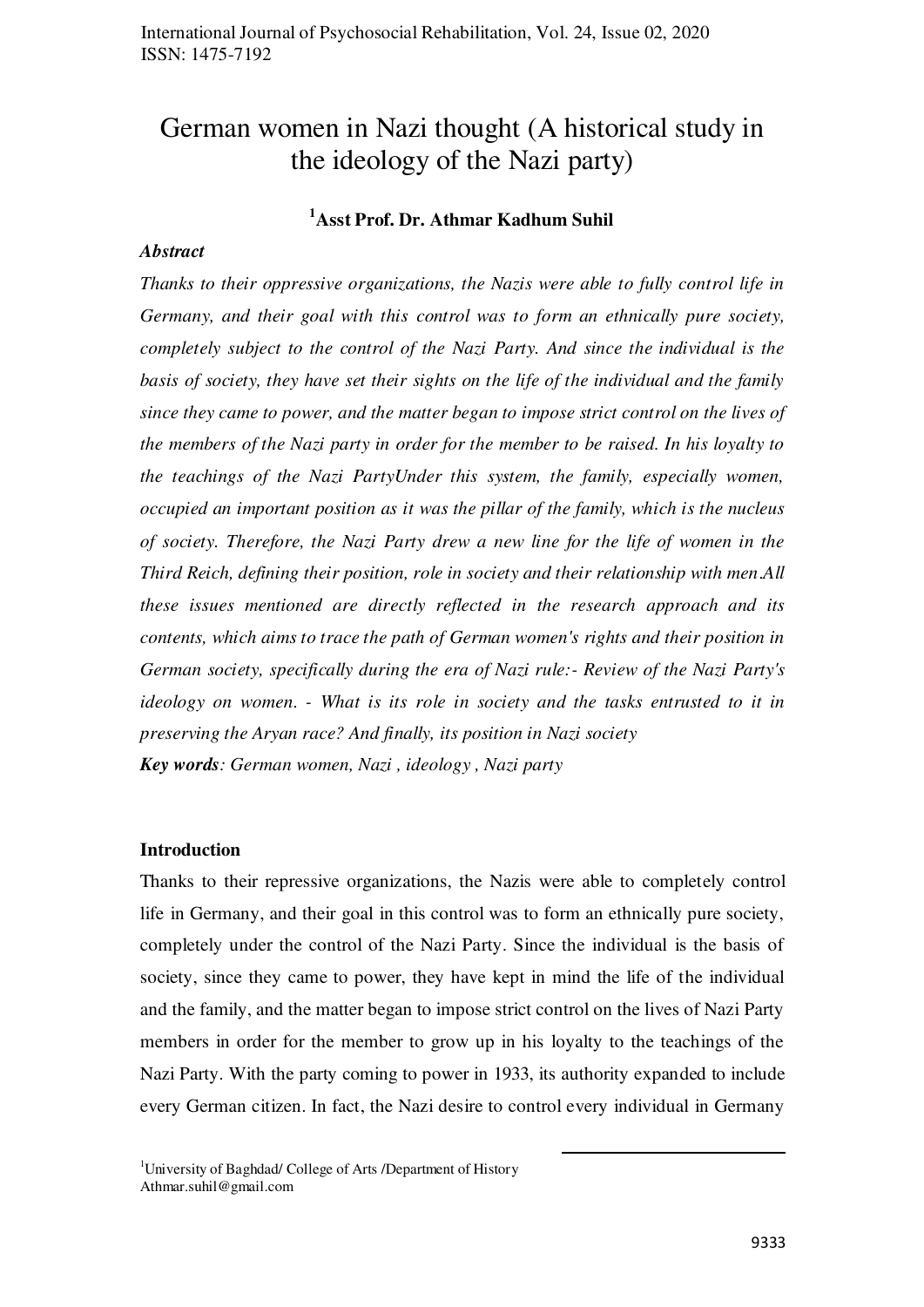and run it according to the desire and principles of the Nazi party goes back to the Hitlerian theory based on the idea that God chooses a certain class of people that takes over Leadership and leadership are distinguished by their intelligence and leadership skills. As for the general public, they are not fit to lead, but are led by the leader who is entrusted by God to lead and protect them. Therefore, the leaders of the Nazi Party considered it their duty to supervise the activities of individuals and direct this activity towards the direction they want. Because individuals (the common people), if they were left alone, were in their eyes like children who knew nothing but play and amusement, and could not appreciate what was in their interest. Under this system, the family, especially women, occupied an important position as the mainstay of the family, which is the nucleus of society. Therefore, the Nazi Party drew a new line for the life of women in the Third Reich, in which it defined her position and role in society and her relationship with men. All of these issues mentioned are directly reflected in the research entrance and its contents, which aim to trace the path of German women's rights and their position in German society, specifically during the era of Nazi rule. Through: - A review of the Nazi Party's ideology about women. - What is her role in society and the tasks? She undertakes to preserve the Aryan race. Finally her position in the Nazi society. In order to realize the reality of the change that occurred in the status of German women under the Nazi regime, it is necessary to give a brief overview of her status in German society under the imperial and republican rule of Germany. - German women under the imperial and republican regimes (Weimar Republic). It is known that European women began their struggle for their rights since the late 19th century. In 1791, the playwright and activist in the field of women's rights wrote Olympe de Gogh (Declaration of the Rights of Woman and Citizenship) after the "Human Rights and Homeland" launched by the French government on 26 In August 1789, her liberating ideas led to her arrest and accusation of madness, which ended with her beheading in the guillotine in 1793..(Reimkarst,2002The historian Anna Katharina Mangold asserts that the demands of women at that time were not related to political rights and the right to vote in elections, but were limited to their demands to obtain the right to be free from the guardianship of men over women and to give them the right to manage their affairs, especially with regard to buying and selling. The right of a woman to ratify contracts of sale or purchase because, from the point of view of the law, she is not qualified to do so, and therefore she must be represented in these matters by a man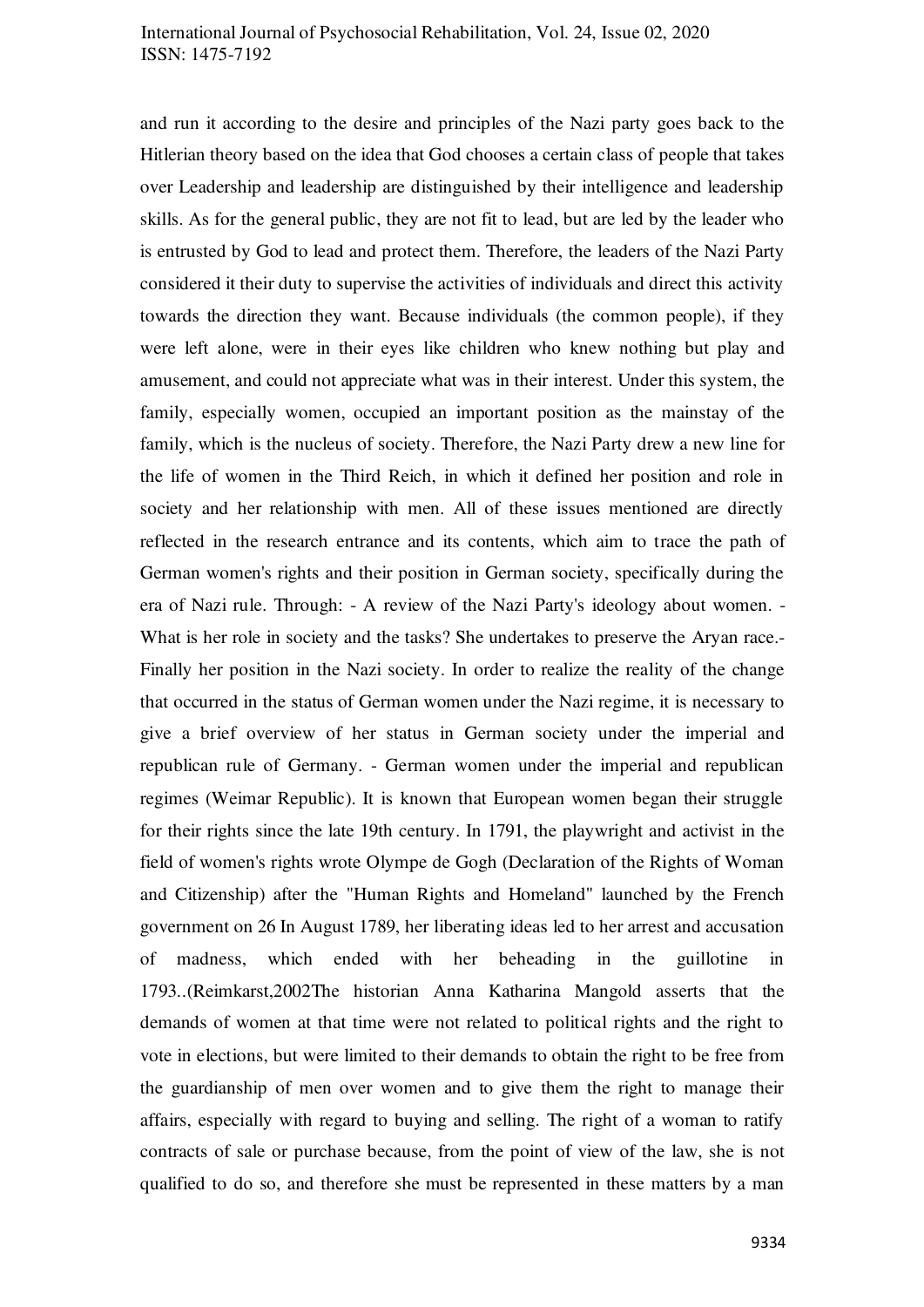from the family, whether the father, brother, husband or one of the male relatives (Miller, 1976). German women began their struggle for their political rights at the end of the 19th century. The first feminist demonstration was launched on March 8, 1911, which coincides with the celebration of International Women's Day. It included about one million women and is the first of its kind in Germany to demand their right to vote in elections. The response of Emperor William II (1888-1918) to these demands was his famous saying: that women have three basic tasks in society that have no other, which are kinder, kuche, kirche (children, kitchen, church) (oldfield, 1987, p.101). However, the outbreak of World War I proved to the German people the error of Emperor William II's theory. The war gave a strong impetus to women's struggle for their political rights. Despite the cessation of the feminist movement's activity due to the war's circumstances, these circumstances provided her with an opportunity to replace men in many professions Shattered by this view that classifies businesses according to human structure into male and female jobs, as they worked in factories, farms, schools, hospitals, and in the post office, and also had a role in the military effort by providing health services and preparing food for soldiers on the war fronts. No, the woman became the breadwinner for many German families and thus replaced the man in the family leadership. (Stibbe, 2003) With the end of the First World War, it became difficult for women to return to their previous status and deprive them of the successes they had achieved in all fields of work. This was accompanied by the return of political problems and revolutionary turmoil in Germany with the collapse of the imperial system, which revived the feminist movement, which found an ear for its demands in the midst of the workers and military councils, as well as The communist organizations and the socialist parties that took over the reins of affairs in Germany after its defeat in the First World War Those councils who demanded women's rights to nominate and vote in elections were considered part of the revolutionary movement's slogan, which encouraged many women to join those groups and parties, especially the Social Democratic Party. A number of women emerged in this party, led by Mary Jokhatz (1879-1956), which succeeded in forming the (Working Women's Care) organization with the support of the Social Democratic Party. The goal of this organization was to protect the rights of working women, especially after the fighters returned to the workplace and asked them to return to their jobs and places that they found occupied by women, and among the women who emerged In this organization, Frédérica Nadig (1897-1970), who is also an activist of the Social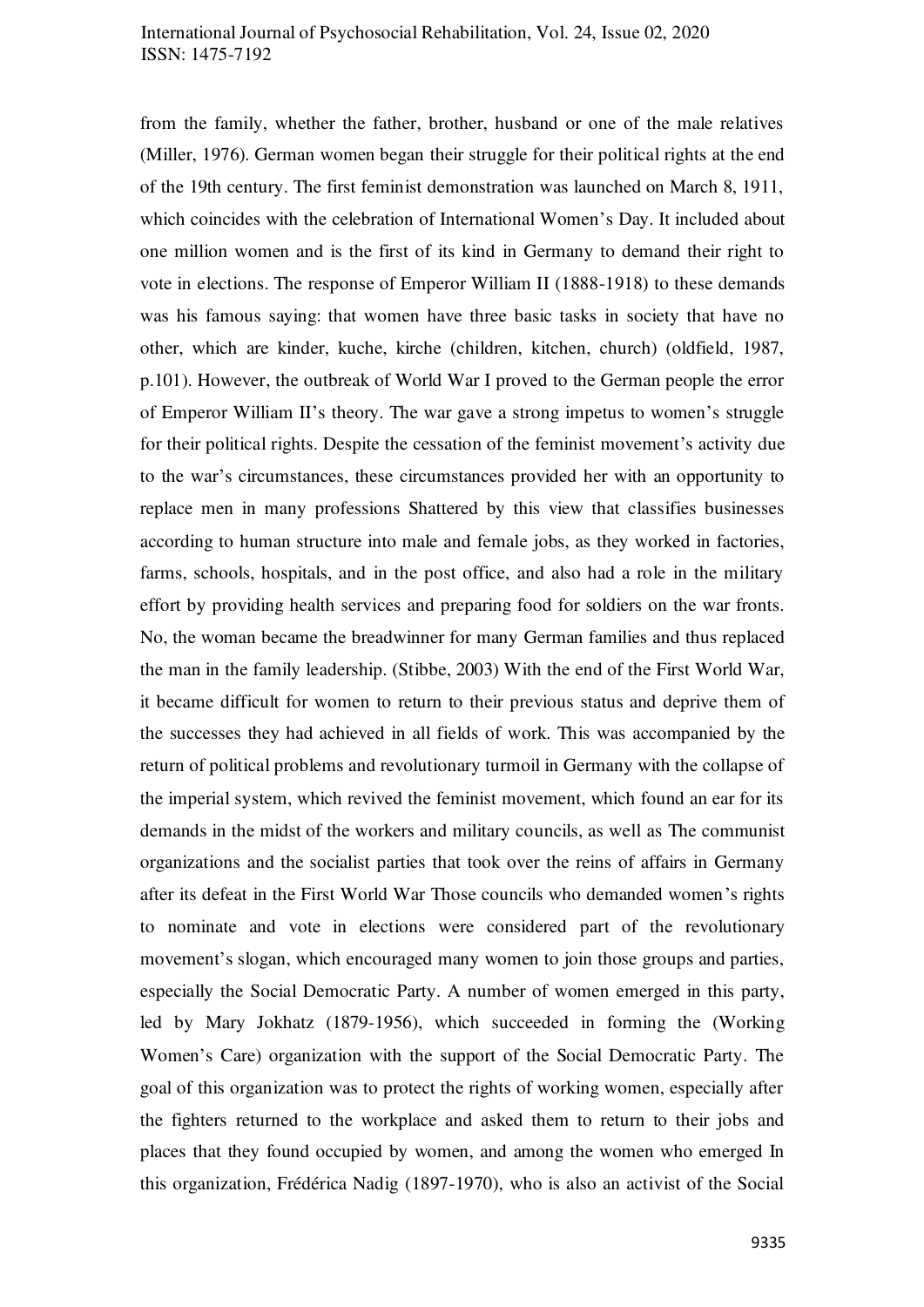Democratic Party and one of the most prominent advocates of equality between men and women (Frederica, 2018). She has led many feminist demonstrations to demand that women be given equal electoral rights with men and is credited with establishing Article 109 of the Weimar Republic Constitution, which stipulated the principle of equality between Germans (women and men) in civil and political rights. (see:constitution in weimar). With the collapse of the imperial system in Germany following its defeat in the First World War, members of the Social Democratic Party announced on November 9, 1918, the undermining of the monarchy and the proclamation of the German Republic, which was known as the Weimar Republic in relation to the city of Weimar in which the first governments of the Republic were formed. The socialists formed the new government on the twelfth of November 1918 under the name (Council of People's Representatives) and wanted them to win women's votes in their favor in the general elections to be held on January 19, 1919. The members of the Council issued a statement stipulating that women would be granted equal electoral rights with men, emphasizing Confirming this right in the new constitution that will be formed after the election of the National Assembly. Thus, for the first time in the history of Germany, women were able to participate in the elections of K2 1919 to elect the National Assembly, which will be entrusted with the task of drafting a new constitution for the country (Al-Rabi, 2002). The participation of women was very high in these The elections reached 82.3%, and those elections were not limited to the right to vote, but women were also able to nominate for the first time to become deputies in Parliament, and he was able to obtain 9 percent of the parliamentary seats in their first participation in the nomination. Clara Siddikn is affiliated with the Communist Party. One of these women deputies, who held her seat in the Reichstag from 1920 to 1933, was able to preside over the Reichstag session on August 30, 1932, as the oldest member, to loud applause from the audience. (Bridenthal, 1984)

#### **Literature review**

#### **1. The New Woman**

The term "new woman die neue frau" was given to German women after they succeeded in establishing their political rights in the constitution of the Weimar Republic, which was approved by the National Assembly on July 30, 1919, according to which the right to vote was granted to both sexes who had reached the age of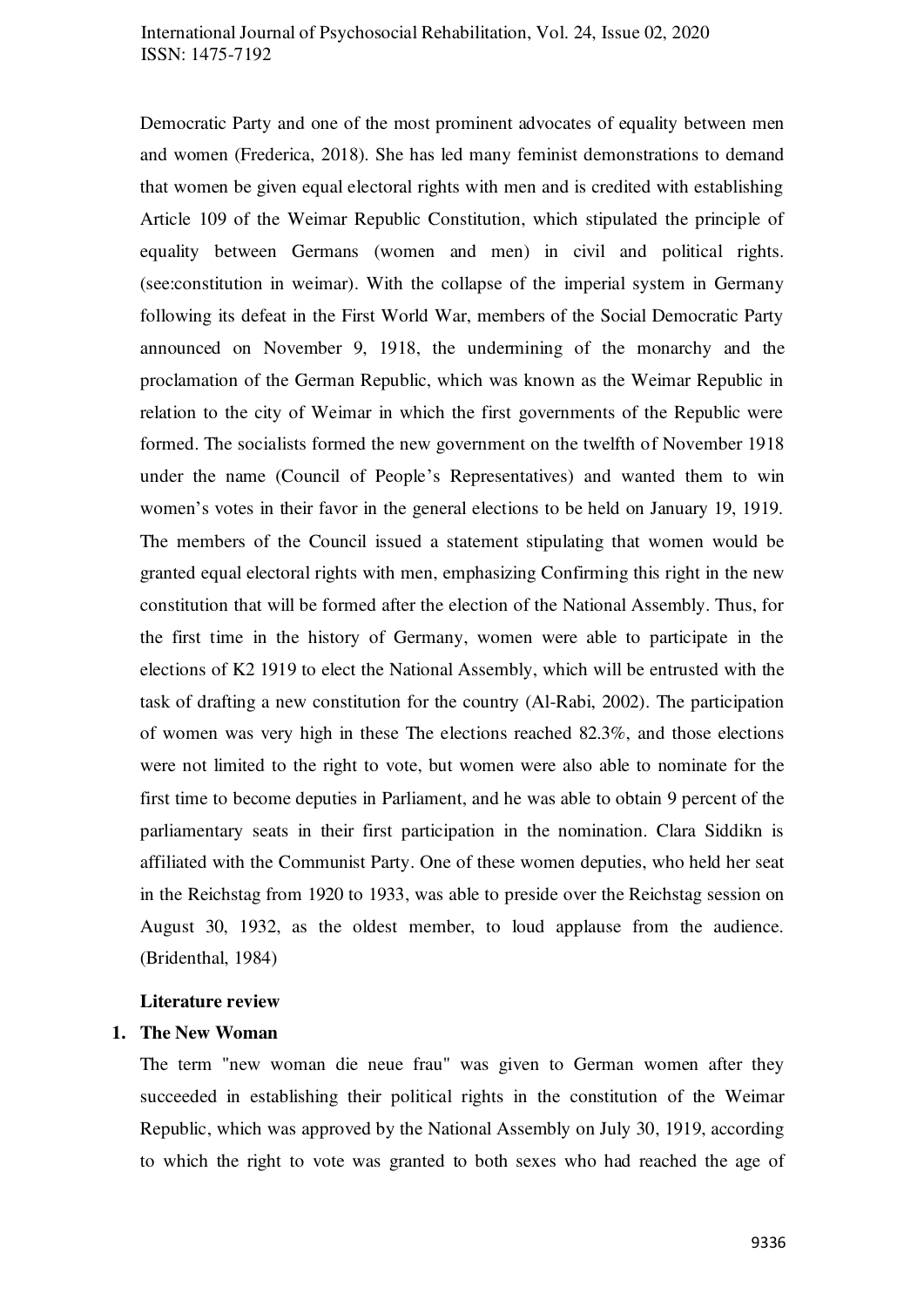twenty-one, and an affirmation of the principle of equality. Among all Germans, and this means that men and women enjoy the same basic civil rights and duties (Articles 109-118 of the constitution), these developments prompted many German thinkers and media professionals to launch the term "new woman" on German women, considering that German women before 1919 were her mission The basic principle is limited to raising children, doing housework and praying inside the church, and a small number of them work in jobs that are compatible with its female structure, such as teaching children, or working in some factories, especially textile factories. But after 1919 (the new woman) it became her right to participate in political matters through The way of nomination in the elections, and her vote has an effective electoral value after she was granted the right to vote, and she has the right to practice various industrial, administrative and commercial activities. And the matter was not limited to rights only, but the outward appearance of a serious German woman as well as she had the right to cut her hair, put cosmetics and wear pants, which were things that were forbidden to women. (Gardner, 2014), Many promoters of conservatism in the Weimar Republic began to promote that the new woman would be a greater danger to society because she would put her personal pleasure at the expense of the home and family, thus neglecting her natural duties in the family and motherhood and thus affecting the morals of society greatly. The conservative press has supported this trend by asserting that the new woman enjoys autonomy and liberation and does not hesitate to adopt immoral methods to support herself or her family. These ideas raised the fears of German society, and the term "new woman" became synonymous with the term "non-romantic woman" or "male woman." The increasing participation of women in the workforce led to the new woman being considered a threat to the social status in German society, and the people became convinced that emancipation made women unromantic and miss us femininity. And that this liberation has destroyed the idea of the mother and the ideal woman, leaving instead a woman with a bodily instinct that thinks only of her instincts. (Graf, 2009) One German newspaper published an article under the title "Women and Mothers of Germany," stressing that "If citizenship for men is measured by their ability On the provision of military service to the state, citizenship for a woman is measured in her ability to give birth to motherhood and have children, wondering if the woman assumes the role of breadwinner instead of the role of the mother and full-time outside the home, so what are the roles and jobs left to Weimar men. (Rozell, 2019). Advertising posters often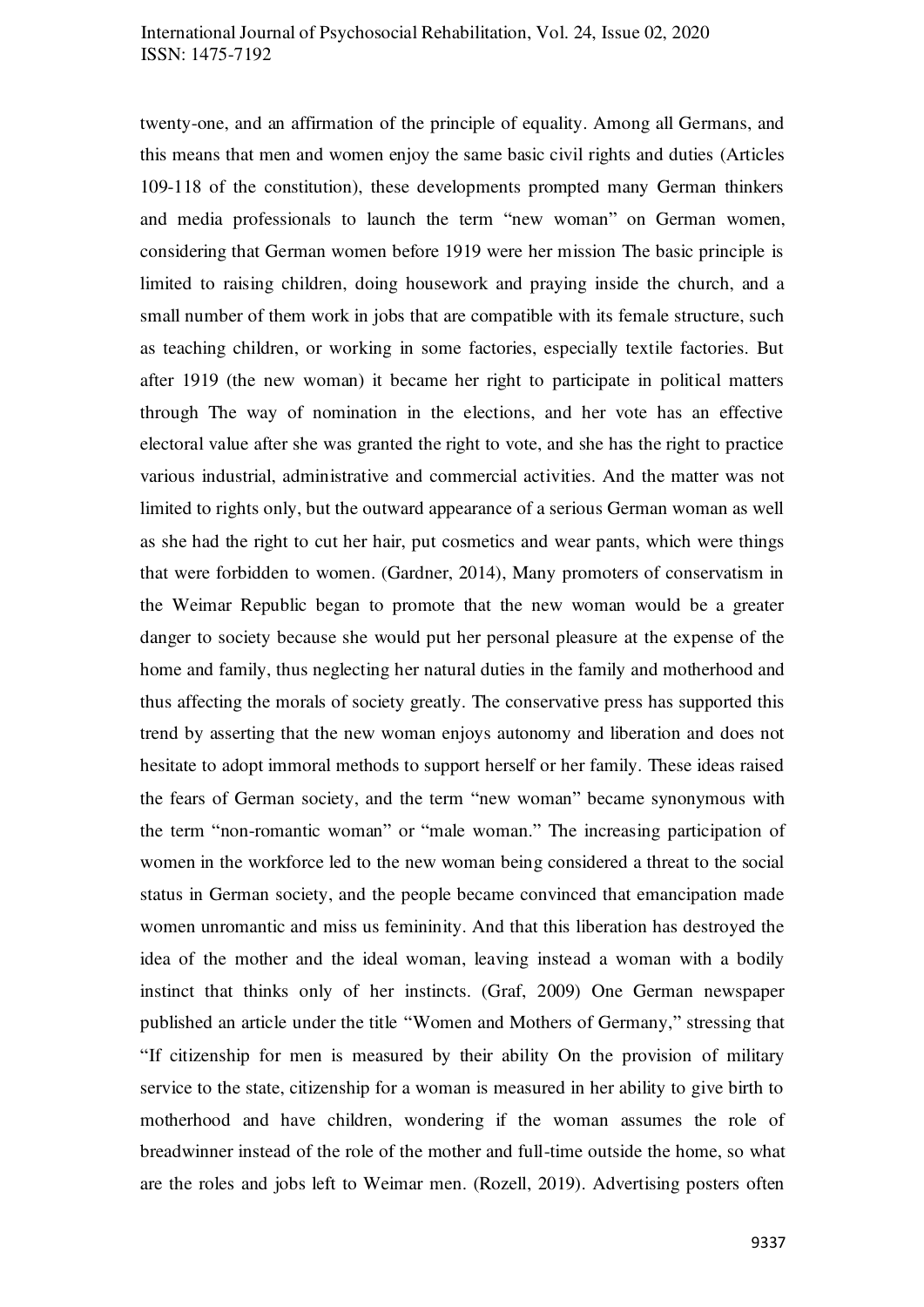showed the woman behind the man with his arm behind her waist symbolically pointing her in the right direction. Referring to the ignorance of women and that they should be guided to whom to vote, and they cannot make the right decision without the wisdom and guidance of men (Rozell, 2019. The emancipation of women has been coupled with society's fear of women's independence and consequently its impact on the male identity, which led to inequality in the treatment and representation of women in Everywhere, despite the constitutional guarantee of this right, women's work was restricted to professions that society considers female professions, and mostly low-paid professions, such as clerical and secretarial jobs with low wages., For example, women constituted 69% as workers in textile factories, while only 11% held the position of members of factory councils, although they constitute the vast majority of the workforce. They were also underrepresented compared to the representation rates of males in rural areas as well. (Rozell, 2019). In fact, the rejection of the new German woman was not only by conservative parties, but by some women as well, especially women's associations associated with the church. The Women's Union of the Evangelical Church decided to split from the Federation of German Women's Associations to demand electoral rights for women. In this context, researcher Gisela confirms Knotts, "The Church's Women's Union was not interested in the feminist movement, but rather was against it, because it believed that the main role of women was to take care of the family, and that political action would distract women from their family role, which was against the interest of society." On society, her campaigns against the new woman and her political rights succeeded in recruiting many women to stand against these rights, and she also led a propaganda campaign against the parties supporting the women's cause such as the Communist Party and the Social Democratic Party, (Here I write how Hitler took advantage of the situation to gain power)

#### **2. The emergence of the Nazi party and its rise to power**

Under the circumstances left by the First World War, the German Workers' Party was founded in Munich by an unemployed worker named Anton Drexler in 1919, and the number of its members did not exceed six members, and they were: the party leader Drexler was a railway worker in Berlin, Karl Herer is a journalist, Dietrich Eckart, a businessman, Gottfried Federer, an engineer who would become one of the greatest philosophers of the Nazi Party, and Ernesr Rohm, an army officer and the first founder of the Stormtroopers, Alfred Rosenberg and was a teacher (Black, 1967).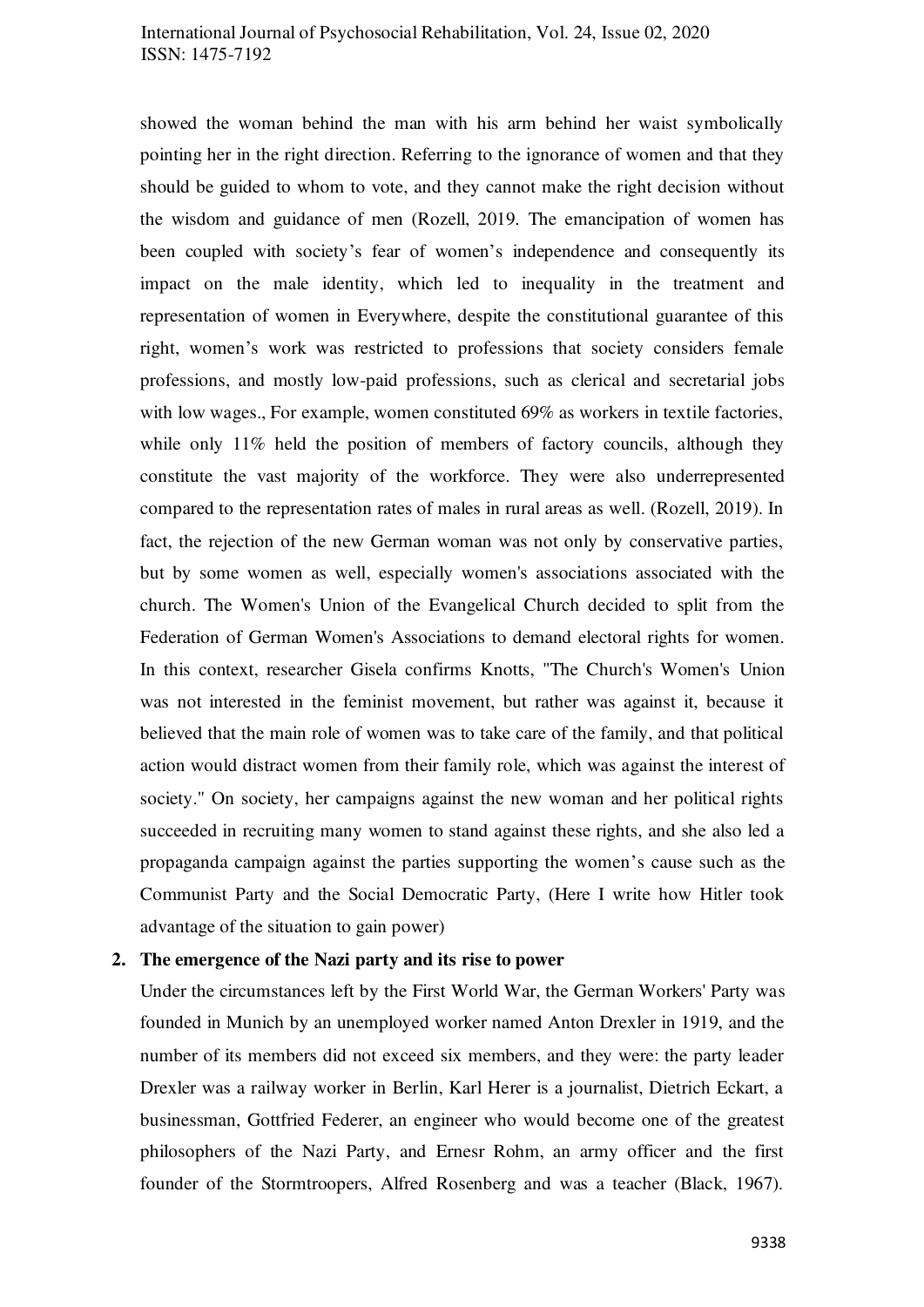Their activity exceeded weekly sessions in the back halls of the Munich pubs, until Hitler joined them on the ninth of September 1920, after receiving an order from his military leadership to investigate that group, and since then this group started a new page in its partisan path. The party continued to grow and strengthen until the number of its members reached 30,000 in 1920, so that Hitler changed the party's name to the German National Socialists Worker Party, which was better known as the Nazi Party (NAZI) to take over its presidency starting in 1921. (Al-Rubaie, 2002) The Twenty-Five Point Program of the Party was prepared by Gottfried Feder (1883-1941) in February 1920, and is the first source of Nazi Party thought, and the second source was Hitler's book (Mein Kampf), While the book of the philosopher and party theorist Alfred Rosenberg entitled (The Myth of the Twentieth Century) which was published in 1930 as the third source of Nazi thought. It was prepared for the class of intellectuals with mental talents, who were marked by the Nazis with the ability to comprehend what is difficult for the masses to understand from the mysteries of National Socialism. (Lier, 1961) As for the main idea that formed the basic approach that Hitler followed in building the Third Reich (according to Hitler, this Reich begins with the Nazis' arrival to power, i.e. in 1933), and which formed the focus of his book "Mein Kampf" is race. Hitler did not specify the meaning of race, but he emphasized that Races are not equal in terms of creativity. Races are divided into three classes: the culture-creator race, the culture-bearer race, and the culture-destroyer race. The Aryan race has been defined as the creative race and the destructive race. For civilization, he restricted it to blacks and Jews, while he did not refer to what is meant by the race that transmits civilization, and he stressed the non-marriage between races so that the higher races are not polluted with contaminated blood representing the carrier or destroyed races, emphasizing that the marriage of Aryans to others degrades their destiny and there That they only marry Ari. Germany was permitted to expand at the expense of its neighbors under the living-space theory. Blackm 1967)).The summary of Nazi thought in leading the world is based on the premise that the current global civilization is a destructive Jewish civilization in which corruption is engulfed and it is inevitable that it will eventually be destroyed, in order to pave the way for the establishment of a new world order opposed to the materialistic Jewish system, and that this change must take place at the hands of a human race. It has sovereignty over the rest of the peoples of the world from time immemorial, and this matter could never happen without the application of what the Nazis called the principle of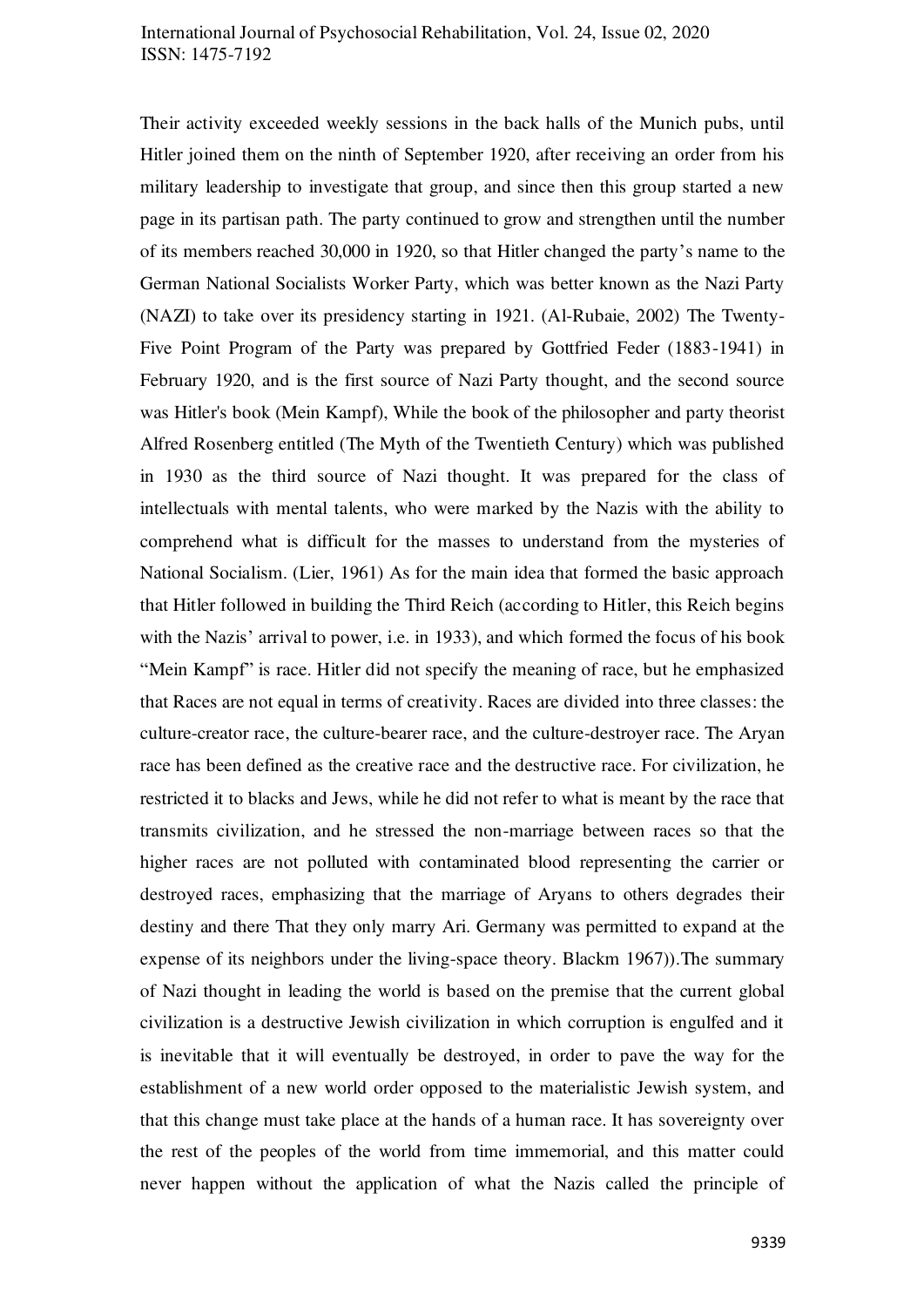"leadership" or "responsible leadership. Blind obedience. And he alone is responsible for this society. Friedrich Spjörg, one of the Nazi Party ideologues explains this in his saying, "A Germanic is distinguished only by the amount of service he performs for the state, so there should not be in Germany just ordinary people, but what is required is the presence of Germans who devote themselves In performing this service, the state that is of this kind is known as the leadership state and its motto is "One nation, one state, and one leader" (Shukri, 1947). Thanks to this principle, Hitler, the leader of the new Reich, obtained a sacred right according to which every German must owe him blind obedience and the implementation of his will without discussion. The one that Adolf Hitler signs in his name is our greatest duty ever, because it is inspired by the spirit of the Germanic nation, because only God gave him the authority, so he is for that messenger whom God sent to defend the rights of the Germans in the world" (Shukri, 1947). This party was founded in an atmosphere of unemployment, popular upheaval and a feeling of humiliation as a result of the government signing the Versailles Treaty, which humiliated Germany and stripped it of its military power. The Treaty of Versailles and the Weimar Republic, whose leaders signed the treaty, and therefore the cancellation of the treaty and the suspension of the payment of compensation (the amount of compensation was set at 132 billion marks to be paid within thirty years) was at the forefront of their electoral program, and to get rid of an antagonism, he emphasized that the cause of Germany's problems was due to the betrayal of the communists and the internal enemies of the homeland. Those who deliberately announced the revolution in time of war to stab Germany in the back, and with this policy he pulled the rug out of the Communist Party and lost many of its supporters, and also won the old military class when he reinforced the idea that the army was not defeated but was stabbed in the back by Jews and Communists, an idea that he launched Dandruff, commander of the German forces in the Eastern Front, to justify the defeat of the German army (Fuller, 1956). Hitler was very clever when he sensed in his party program the masses' sense of loss and their sense of anxiety and insecurity as a result of the erosion of traditional German society and the emergence of customs that German society was not familiar with, especially with regard to the new role of German women, and therefore the Nazi party supported the old traditional idea that restricts the role of women in the home, children and the church. And unlike all parties, Hitler did not welcome the presence of women in leadership positions in the party, and in order not to lose women's votes in elections, he emphasized that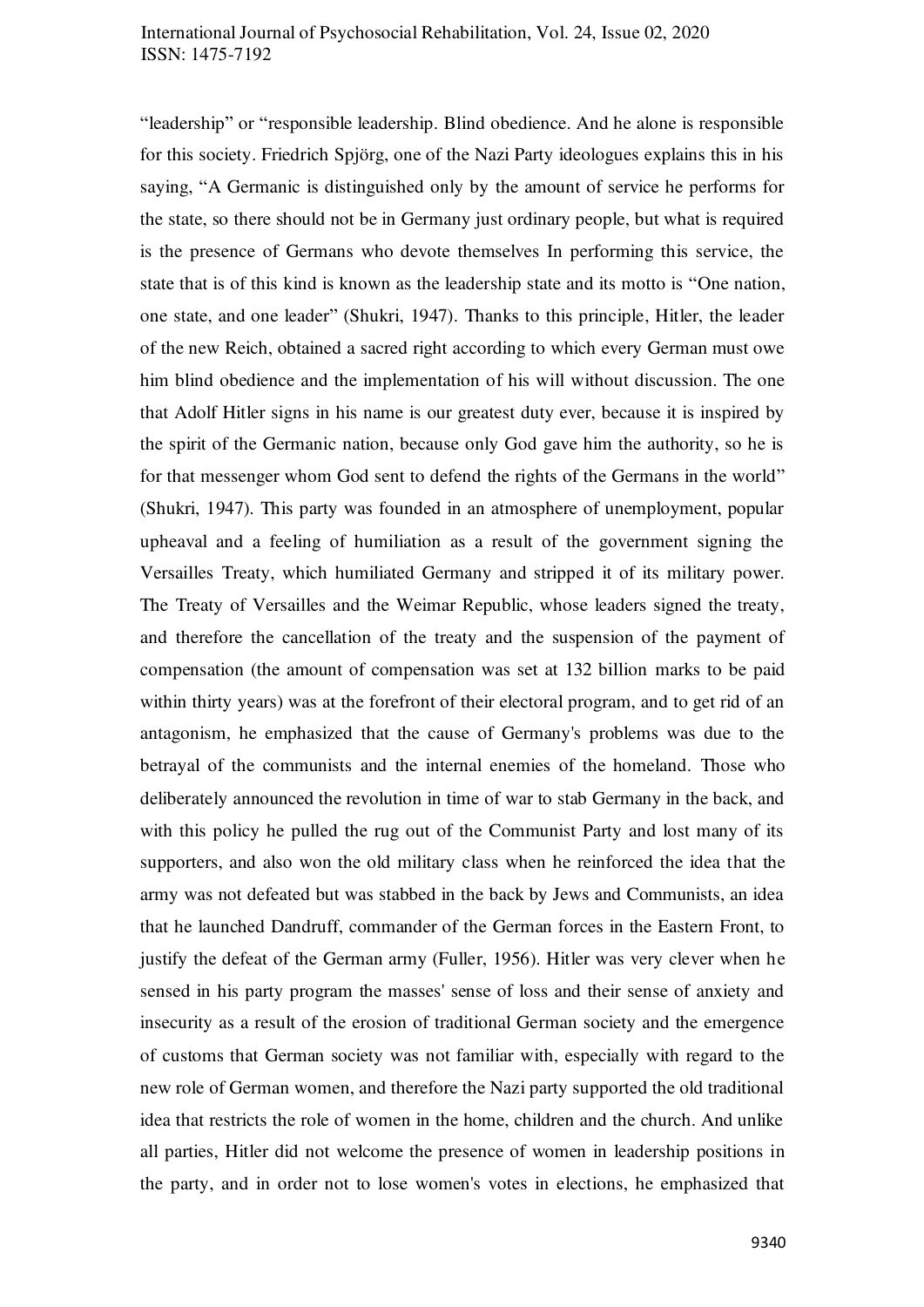women have a more important responsibility than political and administrative positions, which is the perpetuation of the Aryan race through procreation. With this policy, the Nazi party was able to come to power after it managed in the elections of September 5, 1933, to obtain 43.9 percent of the votes, and their leader, Hitler, reached the chancellorship in January 1933. No sooner did Hitler take power until he started working hard On implementing the Nazi program in ruling Germany and the world. What concerns us in this research from the Nazi Party program is the position of Hitler and his party on German women and their natural and political rights in the Hitler Reich.

#### **3. Women in Nazi Thought**

Hitler had traditional ideas about sex, perhaps because he was influenced by his mother, who was a simple housewife but was interested in protecting her son from his strict father, so he settled in Hitler's mind that the natural role of women is the home, she found to take care of the house and take care of the husband and raise the children, and therefore was He believes that women are more kind and affectionate than men and therefore they are not prepared to bear the turmoil and pressures of work, and by his nature he tends to women who are calm and soft and he finds it difficult to relax with women who have strong personalities or have a good education and successful careers. We find this picture clear in a book Hitler is My Struggle, for he believes that "women are the eternal companions of men" and that "women are the mothers of the nation," stressing that women bear a great task, which is to bear children and take care of them. Men are created to fight and women to take care of them. (My Struggle, p. 121) That is why Hitler rejected the principle of equal rights and duties between men and women enshrined in the constitution of the Weimar Republic, stressing that "granting equal rights between the sexes is nothing but a Marxist demand, which does not actually grant women equal rights, but rather constitutes a deprivation of rights because it attracts women to the vices of society." A woman has her own battlefield with every child she brings into the world and thus she is fighting her battle for the nation." (Time, 2012) The Nazis assumed that there is a natural distinction between men and women. They see that men are creative in the world of politics and war, while women are creative in the field of procreation, raising children and taking care of home matters. From this point of view, Hitler's paternalistic view formed the Nazi Party's policy towards women. And her role in society, so when the party came to power, the party took a series of organizational and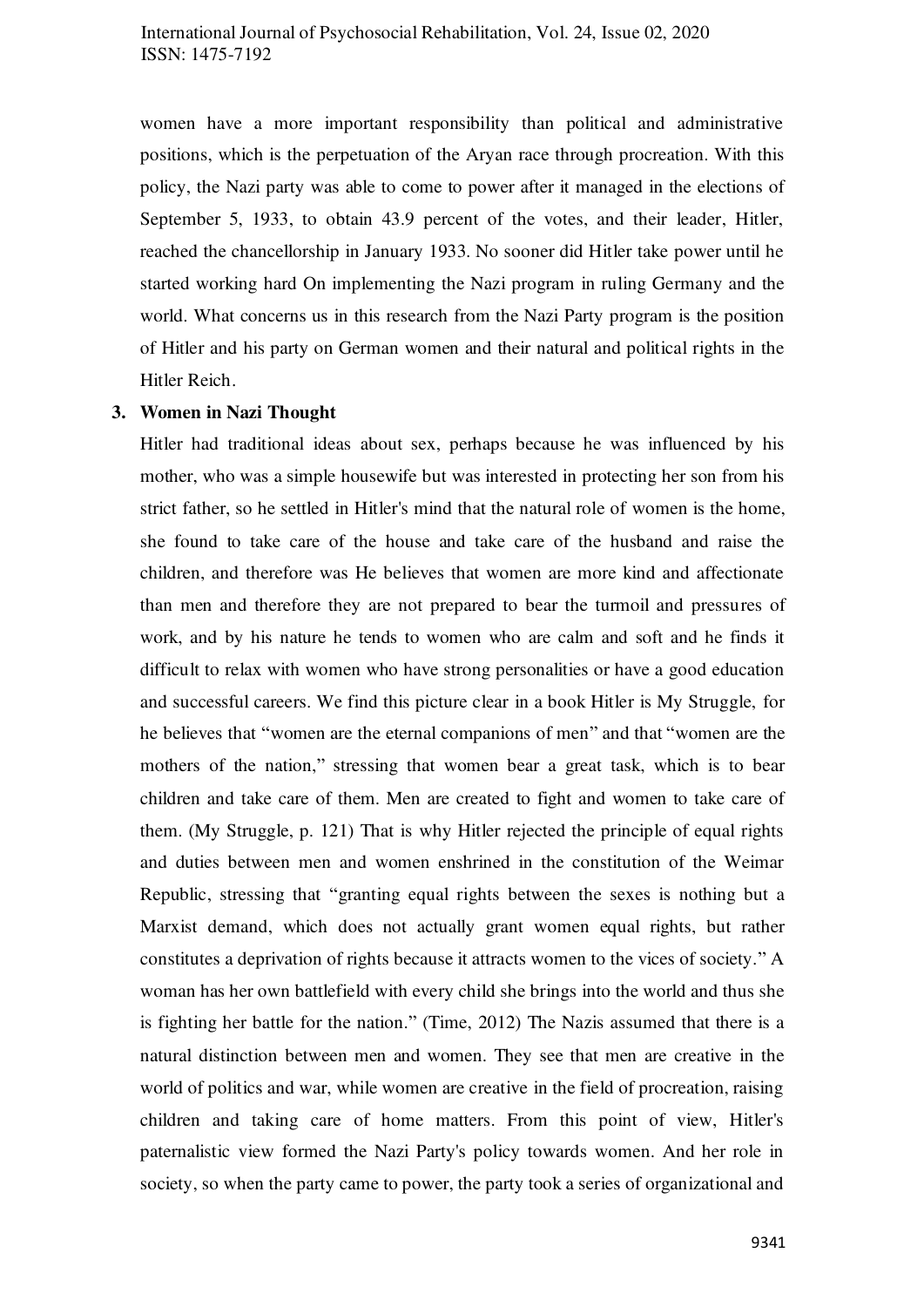legal measures to restrict women to their natural job, which is the home and raising children in order to increase the number of the German population..In order to ensure the achievement of the Nazi policy towards women, the Nazi party set up special organizations to include girls from the earliest stages of childhood, just like male children. Girls from the age of 10-14 years were included in the German organization Jungmaedels, which means "little ladies." They have their own uniform, which consists of a white blouse, a blue full skirt, long stockings, and very heavy, nonfemale shoes. In this organization, they receive training that is not very different from the training of boys of similar ages from walking long distances carrying heavy equipment and giving lessons on philosophy Nazism (Schiarer 2002, p. 279). At the age of 14-21, the girls were included in the Bund Deutscher Maede League of Young German Women, known as BDM for short. Hitler was addressing girls by saying, "You girls, practice sports, to have strong children." He asserted, "The only absolute goal of a girl's education is to prepare her to become an ideal mother in the future." (Sneider, 2001) At the age of eighteen, the Young Women's League German women take girls to work on farms, or the so-called "Land Jahr," which is a year parallel to the year of the youth labor front, which is either on farms or in Nazi camps, and their tasks are limited to helping rural people at home and in the field with the aim of training them for difficult life and providing them with skills to face life's difficulties to endure In the future, it is the responsibility to build a good family, and during this year they live either in farmers' homes or in special camps that are set up in agricultural. This policy soon led to the emergence of social problems, the most prominent of which was the emergence of unhealthy pregnancies. The legal reason is that the girl lives in the farmer's house that includes children, or because the girls' camps are close to the youth camps (Shierer, 2002). In fact, this matter did not constitute a social problem for the fanatic Nazi German, as the girls in this league are often instructed about the moral and national duty to carry children and put them in the service of Hitler, through marriage if possible, or without marriage when necessary, and to force the parents In order to send their daughters to these organizations, the government issued a law in 1939 requiring all young men and women to join the Hitler Youth on the same bases stipulated in the law on forced conscription, and warning parents who were reluctant to send their children ,that their children would be taken away from them and placed in orphanages or in other homes under the supervision of the Nazi Party if they did not allow them to join the Nazi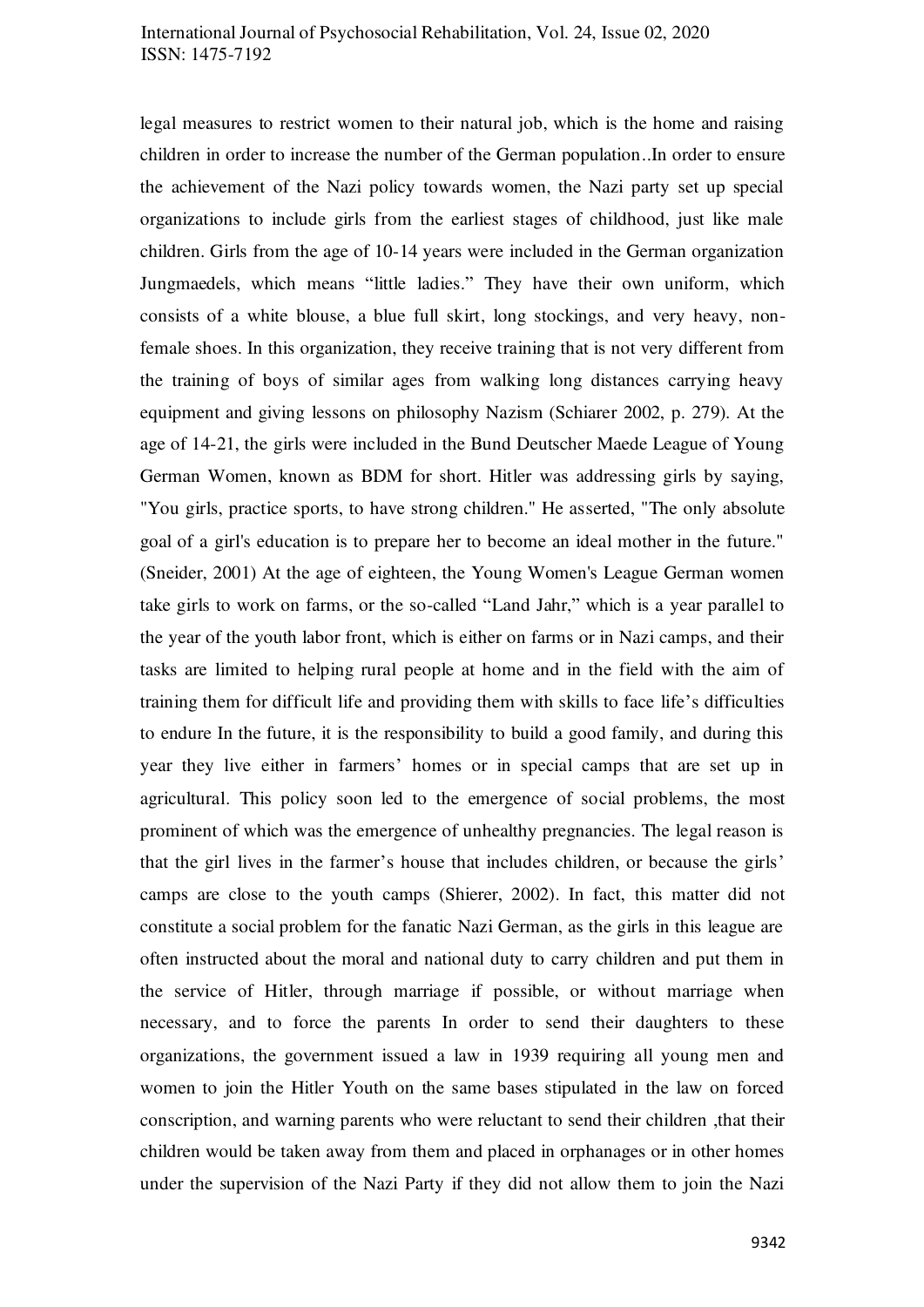youth organizations (Schiarer 2002). As for women who were too old to enter one of the Nazi organizations designated for girls because of his old age, the National Socialist Women's League Nationalsozialistische Frauenschaft, known for its acronym (NSF) was founded in 1931, and it is the women's wing of the Nazi Party, and this League was commissioned to recruit women The Nazis gained their votes for the party, but as soon as the Nazis came to power in January 1933, this League turned into a women's organization with more than 2.3 million members, and its leadership was entrusted to Gertrude Schulzklinik (1902-1999). She continued to head this organization until 1945. According to historian Anne T. Allen, Nazi ideology held a traditional and conservative view of women that emphasized motherhood, intimacy, and other feminine characteristics (Frauenwarte, p.1-3). Nazi leader Hitler stated in one of his first speeches to Nazi women in 1933: "Women were useful only as the educators of the superior Aryan race." Nazi ideology emphasized motherhood as the most important role of German women in ensuring a successful future nation. On September 8, 1934, Hitler delivered another speech before the National Socialist Women's League, asserting, "Women give eternal self-sacrifice in eternal pain and torment. When men fight and defend the nation on the battlefields, women sacrifice their lives in a similar way, but through birth every child is brought by a woman." To the world is a battle she fought for the existence of her people" (Time, p.10) Although Nazi ideology emphasized separate sexual spheres in which it found women to be inferior to men, it could not ignore the important role of women in the survival of their nation. Under the leadership of the Schultz Clinic, the Association implemented a system of schools and training courses for girls and young women through which they were taught skills such as cooking, home economics, sanitation, maternal health, and childcare. The Schultz Clinic's motto was, "Our weapon is the soup ladle, but let no one diminish its effectiveness." By 1944 it was about Five million girls and women have attended child-rearing classes, and about a million have taken cooking courses, and this association has succeeded in controlling the lives of German women in every detail. (Vermell, 1987) The Nazis were not satisfied with these laws, but they deliberately divided the good German women. The Reich Minister of Agriculture, Walther Darre, stated that "German women are divided in this respect into four classes: there are women of the first degree, and they are allowed to marry people whom he described as constituting the neo-Nazi class of supervision, and often they are from ss men (know ss) As for second-class women, they are allowed to marry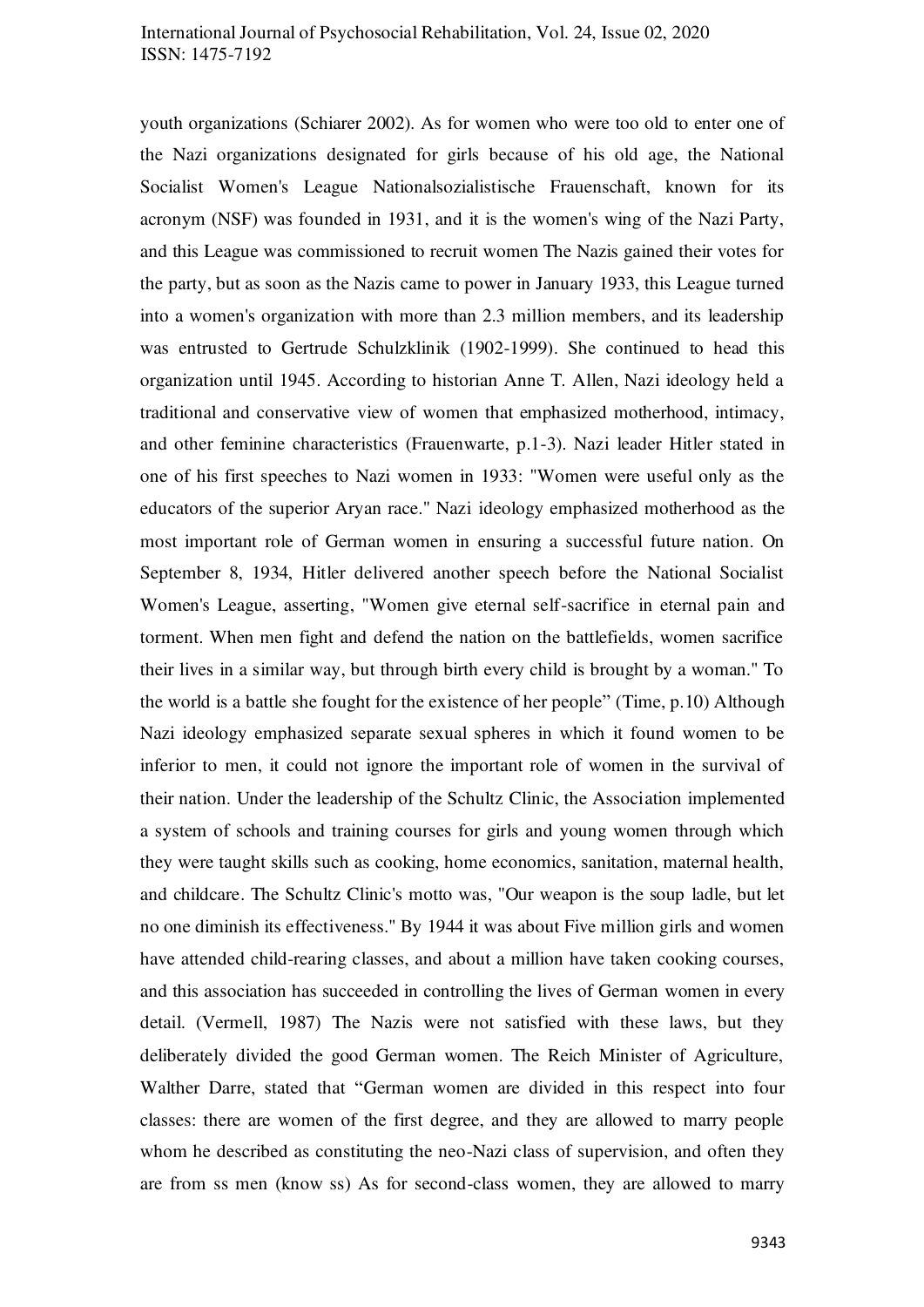these new nobles or nobles only if they have succeeded in serving the community after a period of status They are in a specific test - even if it does not indicate the type of service or test -. As for women of the third degree, they are the ones who can marry men of the lower category, provided that the state in this case sterilizes these men so that they do not have children similar to them from the lower category. As for fourthdegree women, they are the ones who are not allowed to marry or have children at all." (Shukri, 1947) In addition to that, the Nazis intervened in determining the standards of marriage. One of the Nazi magazines wrote about new standards for marriage, which is the amount of the girl or young man's tendency to pay attention to theatres. And sports, this is in addition to the purity of his sex from impurities .This newspaper stated that: "It is incumbent upon every man of mine to marry a blond Aryan woman with wide blue eyes and a long, oval-shaped face. Her skin is white and tinged with red, she has a delicate nose and a small mouth, and this woman must be a virgin whatever the circumstances, that is, the blond man A person with blue eyes should not marry a brown woman, or a woman of the type of white sea woman with short legs, black hair, crooked nose, wide mouth, tending to be fat. The Aryan woman should not be interested in going to theaters or parties, or from those who tend to spend time outside their homes. (Shukri, 1947). In fact, the purpose of these restrictions was to achieve the purity of the Aryan race, as Hitler demanded that in his book Mein Kampf, that the secure Aryan should not marry an Aryan, and vice versa, to establish a healthy Aryan society. Nazi thinkers believed that "the gender to which he belongs Man affects his deepest whims, no matter how unconscious these impulses are, and this effect can penetrate to the most minute parts of the brain, and accordingly sex imprints man's psychological and spiritual characteristics with a certain character that does not erase his impact, and also leaves a stamp on the outer appearance of man. he is Which determines the type of thoughts and mental perceptions that a person has, and he also determines the extent of his strength, the extent of his instincts and inclinations, and determines the type of his character and the nature of his soul" (Vermell 1987). In order to maintain this sex, he decided to limit the role of women in procreation, and for this purpose, the first law that Hitler issued when he came to power in 1933 was the Early Marriage Law by issuing a government loan in the amount of 6000 thousand marks to people who wish to marry at an early age (Nermin, 98). This loan was not to be repaid simply, and to encourage procreation, the government announced that the birth of a child means the repayment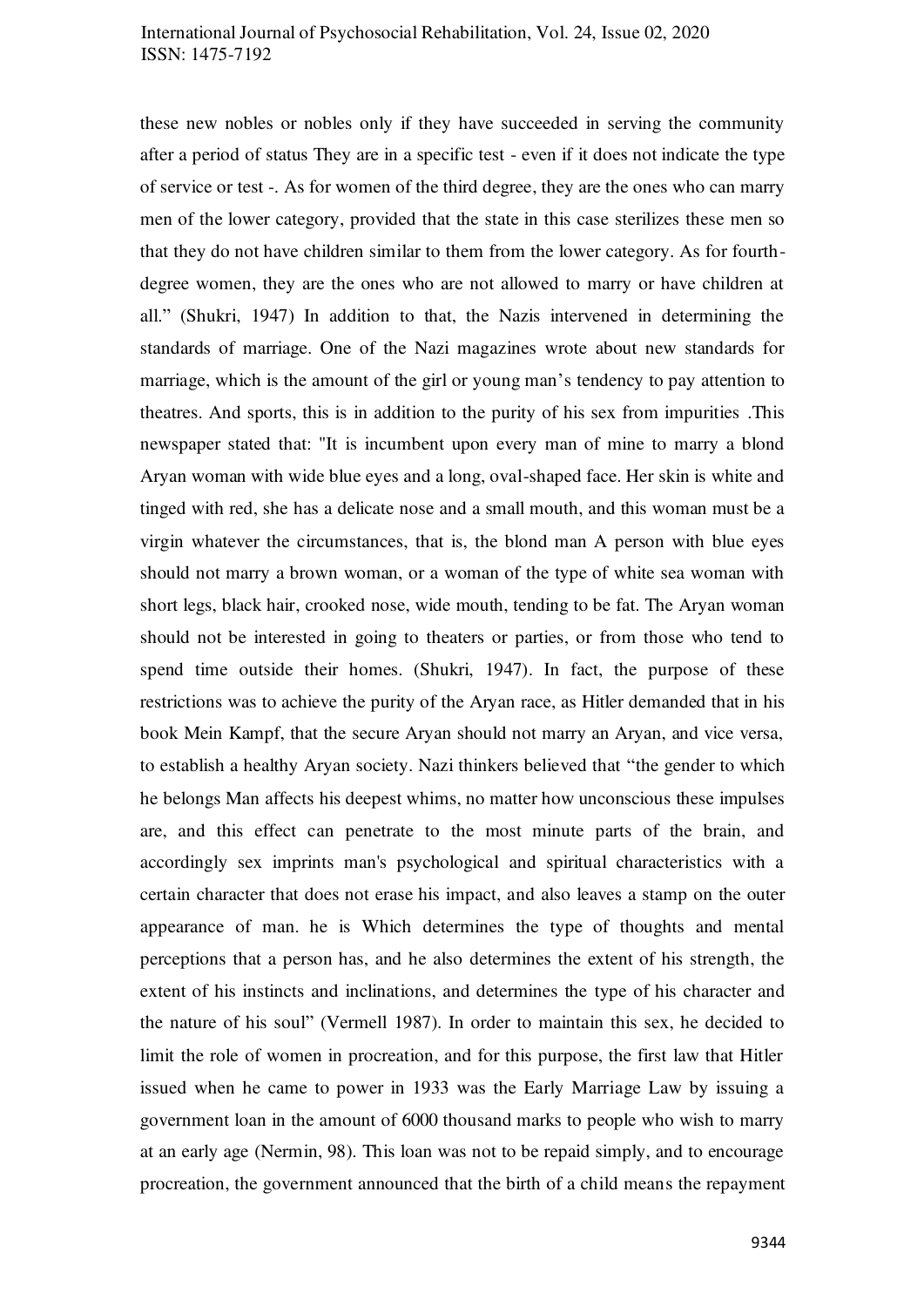of 25% of the loan, two children, 50% of the loan, and four children, which means paying the loan in full (Leila, 1990)), on the other hand, the twelfth day of August has been set Every year, which falls on Hitler's birth day, is a feast to celebrate motherhood and is known as the Day of Honor for all mothers, in which the badge (Ehrenzeichen der Deutschen Mutter) is awarded, where the golden cross is awarded to the woman who has given birth to eight children, the silver cross to the woman who has given birth to 6 children, and the cross Bronze for a woman who has given birth to four children. In the first tribute that Hitler attended, addressing mothers, "The value of a nation is manifested in the desire of its women to become valuable mothers. Germany must once again become a fertile land for mothers and children. The existence or non-existence of our people is decided by the woman alone" (Leile, 1990). The Nazis also suppressed abortion and imposed strict requirements for medical termination of pregnancy. In return, they imposed harsh penalties for illegal abortions, describing abortion as a "crime against the body and against the state." Women were also prevented from following fashion, wearing make-up or wearing trousers, and the Nazi intervention in women's lives reached the point of determining the hairstyle, which should be in the form of a bun or braids, and it prevents dyed or curly hair, as well as preventing slimming because of thinness - according to their opinion. - Prevents the birth of healthy children. The only thing that the Nazi party allowed for women was to have children. (Tom, p.1) Thus, all the girls' activities were directed to be a fertile mother, in health and wellness, and to bear a lot of children. That is why the girls used to practice swimming and diving, attend cooking and housekeeping lessons and trains us in nursing and first aid, how to avoid air raids, and how to end their household affairs in an orderly and efficient manner. The German girl was also preparing to be a warrior, but in the civilian line, which Hitler considered a solid pillar on the military front .The German girl was trained for everything, not for anything but to be a mother who would give birth to Hitler the war heroes, so the barren German mother had no place in the Third Reich. The Fuhrer was addressing the girls, saying, "The most important thing in this existence is to be a mother." He did not ask the German girls except this demand, saying, "You must perform this important service to the land of the ancestors." (Sneider, 2001) This goal was to create private homes for unmarried women to bear children. They were called Lebensborn-Spring of Life, meaning "Mothers' Homes", and were identified by a white flag with a red dot in the middle.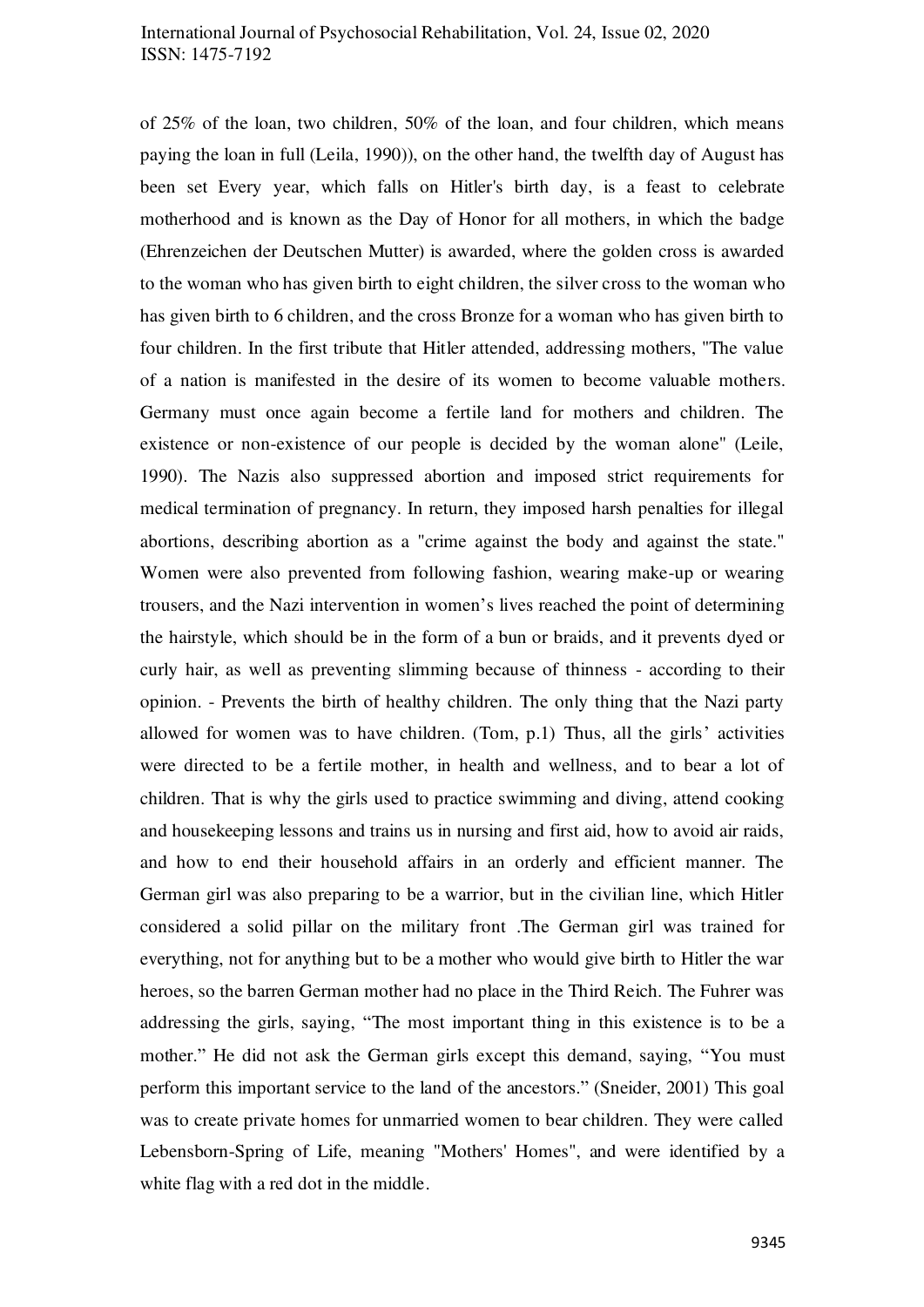It is similar to brothels, where women are intended for pregnancy by the ethnically pure "ss" guards. (Tom, p.1-2) This policy has had significant social effects on women and illegitimate children, as many pregnant women have been found And these children, after the end of the Second World War, were in the streets without any breadwinner. In fact, this policy had supporters and even justifications for it, as the Nazi Party philosopher Alfred Rosenberg believes that "the Germanic nation would not have been able to overcome the difficult crises that obstructed its growth in the past if its men had enriched Living with only one woman. Therefore, all sexual relations that result in the birth of children out of wedlock should not be contemptible or legally sanctioned" (Shukri, 1947). Henrik Himmler, commander of the SS, was commissioned to seek to encourage this policy. Therefore, on October 28, 1942, he instructed the members of the private guards to increase their legal or illegal procreation, stressing: "It is the duty to eliminate German women and girls whose veins flow purely, to become mothers of children born to them from fathers who go to the various battlefronts. if necessary The matter is that these children are born outside the legal framework of wedlock, "and reassures mothers who are widowed through the death procedure of the fathers, that the state will provide for them and take care of their children's upbringing (Shukri, 1947). It was natural for this policy to result in a decrease in the number of girls who were interested in education or developing themselves, which was reflected in the number of girls entering universities for postgraduate studies from 20,000 girls to 10,000 university girls, a 50% decrease. While girls were encouraged to continue secondary education to a limited extent, and starting in 1942 Hitler directed all secondary schools and for both sexes that girls should learn the history and place of birth of the Führer, and be able to narrate the history of the Nazi Party and the struggle of the "SS" forces, the Hitler youth and the most prominent assistants of the Führer, They also had to know the German geography, the history and details of the Versailles Treaty (Vermell, 1987). With this policy, the girls' dreams of becoming doctors or lawyers were shattered, as their only job in life turned out to be raising soldiers for Hitler ..

#### **4. The position of women in Nazi society**

With regard to the position of women in Nazi German society, we can see this through the writings and sayings of Nazi leaders, as well as Nazi party theorists and philosophers. After the Nazi party came to power, one of the Nazis wrote: "German women will live from now on in a state built and led by men. , a conservative country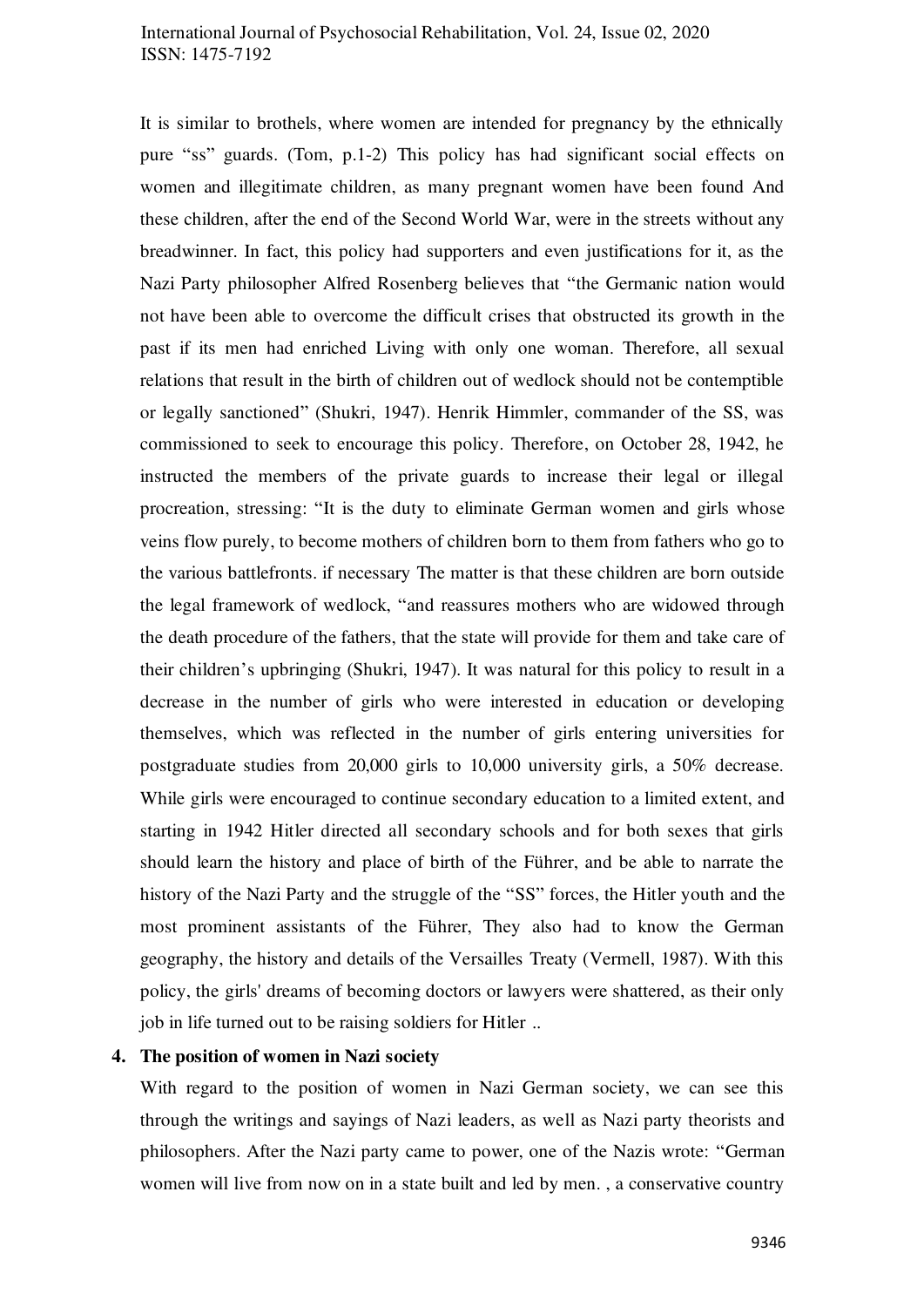in which, in the long run, women will not have any direct influence as was the case in the past." While the Nazi party philosopher Alfred Rosenberg asserts in writing the legend of the twentieth century: "It has always been of the opinion of deep thinkers that men are superior to women in In the fields of scientific research and invention, and in all the works that call for innovation, as for the woman, her job is limited to the purity of blood and the immortalization of the sex. Emphasizing, "And in times of difficult adversity, both the effeminate man and the liberated woman appear to the world of existence, and both are evidence of political and cultural decay, stressing that despite the fact that Of all the freedoms granted to women, the saying of the Greek philosopher Aristotle is still true, which is "it is the inability of a woman that makes her the woman we know." Therefore, granting women a permanent influence in the work of the state was one of the signs of the decadence No one can be mistaken, and the evidence for this is - in Rosenberg's view - this terrible decline in the level of American culture as a result of women's enjoyment of dangerous positions in American society." Rather, Rosenberg does not hesitate to believe that if the matter of defense and the conduct of politics were left in the hands of women, America's fate would have been lost and perished a long time ago." (Bridenthal, 1884) And in order for the Nazis not to appear as contemptuous of the status and status of women, especially since women in Germany were among the biggest supporters of the Nazi party at its inception, and one of the biggest supporters of Hitler and his supporters in all the elections that brought Hitler to the chancellorship, which prompted him to admit this fact, saying: "I can only admit that the women's perseverance, their extreme endurance of difficulties and their devotion to the Nazi movement had a great impact on its success, and had it not been for this perseverance and sincerity on the part of German women, I would not have been able to lead the party to victory" (Leila, 1990). Therefore, Minister of Propaganda Joseph Goebbels was keen to refute the sayings of Nazi Party philosopher Rosenberg, stressing in one of his sermons on the occasion of Hitler's birthday in 1934, "Extracting women from public life is not intended to get rid of them or dispense with their services, but rather to return them to the original, honorable life, the life of the family and the home." (Hoover, 1970) He was supported in this campaign by the First Lady of the Reich, Magda Goebbels, emphasizing that "there is no humiliation or derogation against German women in the Third Reich. Women were excluded from three professions: the army, government, and the judiciary, which is a practice in many countries of the world and not in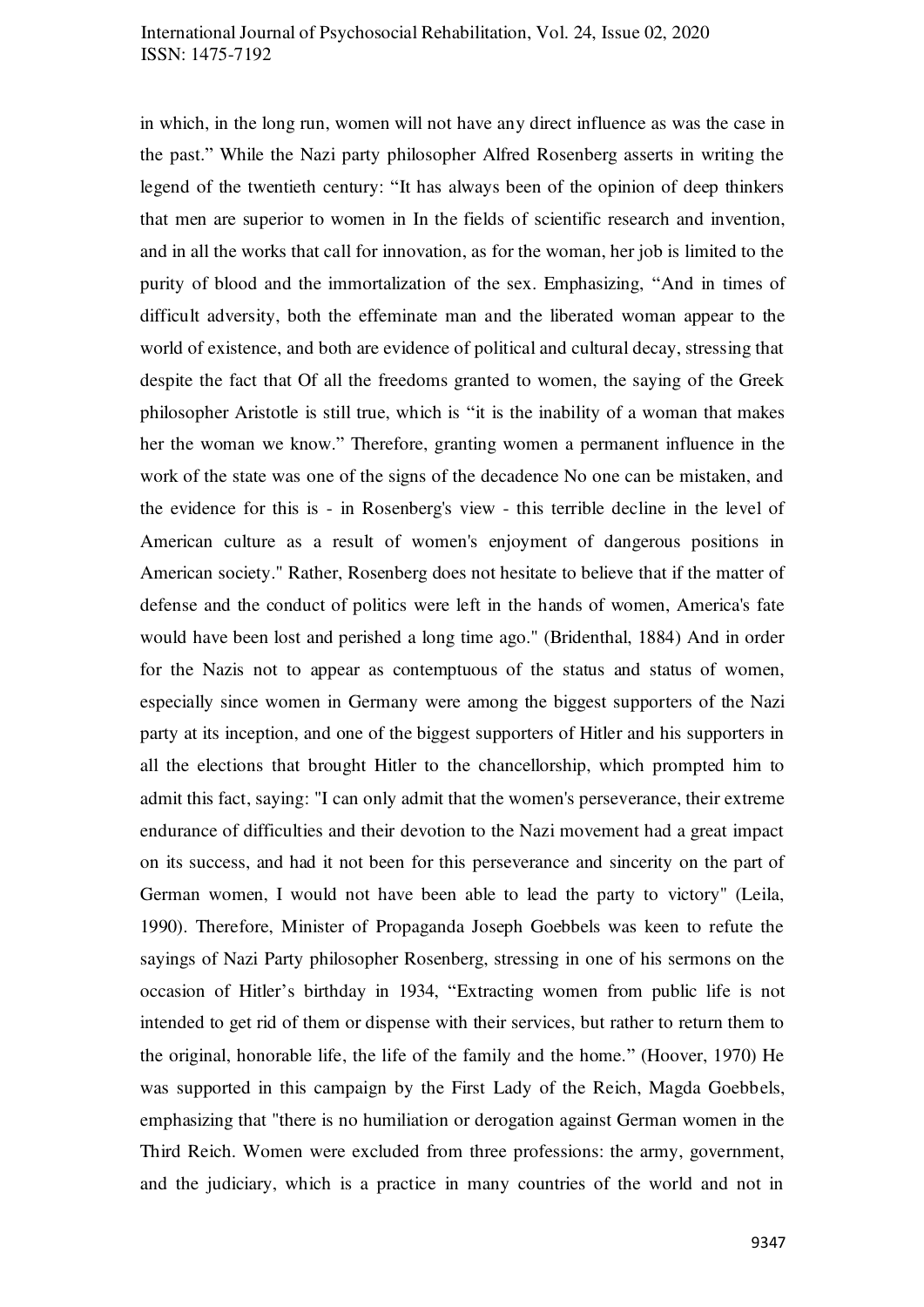Germany alone, and if a German girl has to choose between marriage or work, she must choose marriage because it is Germany's right over German women in order to preserve the purity and sovereignty of the German nation." (Free Encyclopedia, p. 3- 4) On the other hand, the German press encouraged this role for German women, as the Nazi Party newspaper published in one of its articles, "The woman is the partner of the man, but not his competition, and that the woman is not in a campaign against the man, but in a campaign alongside the man, but she is deprived of all deprivation, in the man's country", From any political rights, especially the right to vote in elections" (Nermin, p. 193). Accordingly, the number of women deputies in the Reichstag Council on June 31, 1932 was 38, reducing the number to 35 deputies in the November elections of the same year and then to 30 Deputy in the March 1933 elections, until the representation of women in the Reichstag disappeared since the Nazis came to power in 1933. In addition, on April 27, 1934, the Government of the Third Reich issued an order requiring the dismissal of all married women whose families could support them, and in this context a large number of women were dismissed from jobs. Female teachers in girls' schools were replaced by men, so the number of female teachers in girls' high schools decreased in 1935 to 9,941 schools, after it had been 11,370 schools before the Nazis came to power, and in 1936 the number of women in higher institutes was only 46 women out of 5,888 teachers, with Presence A large number of female doctors and 3000 female doctors in various specialties during the era of the Weimar Republic, but this number decreased to less than 1000 female doctors in the era of the Nazi Reich after the party dismissed many female doctors and nurses. Gerhard Wagner, the chief Nazi doctor at the time, said at a meeting in Berlin in December 1934 that "they - the Nazis - will eliminate all higher education for women, as the Nazis restricted women's higher education with strict restrictions", especially after the government issued on April 23, 1933 a law It stipulates reducing the number of students in German universities to 120,000, provided that the number of female students is 10% of this total, i.e. 12,000 female students, and as we know that the number of female students in German universities in the year preceding the Nazis' arrival in power reached 21,829, or 19 % of the total enrollment in universities It was found that the number of female students that the Nazi party denied them access to universities is estimated at 10,000 girls (Shukri, 1947). With this policy, the Nazi Party succeeded in eliminating all the achievements of women in the Weimar Republic.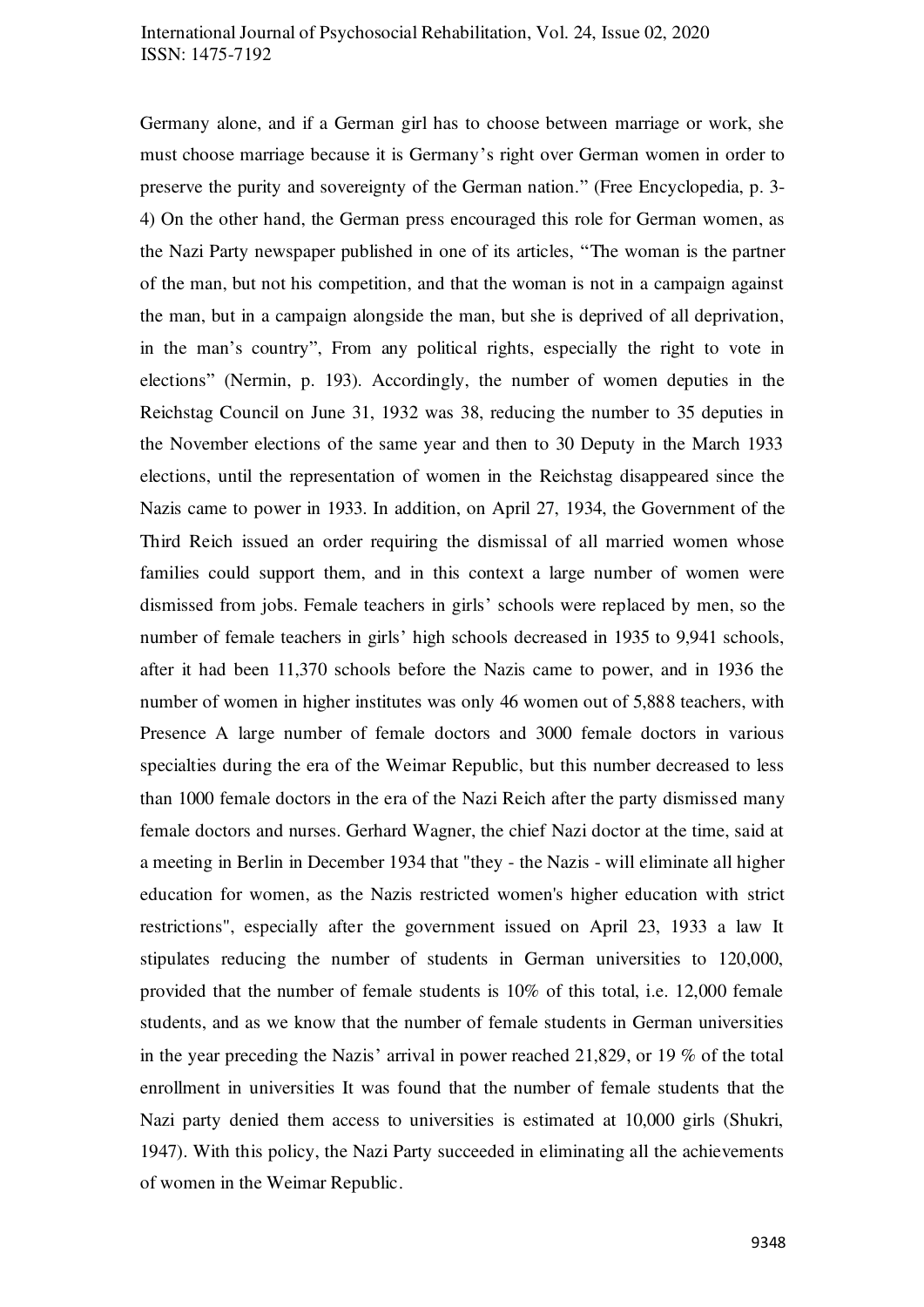## **Conclusions**

*At the end of the research, we can reach a number of conclusions, including:* 

- 1- The Nazi Party succeeded in defining the role of women in the home and raising children and encouraging women to accept this role by emphasizing that this policy is not a confiscation of women's basic rights, but rather a mandate for women in order to preserve the Aryan race, by emphasizing that the most appropriate place for women is The home and her greatest task is to carry the children in order to ensure the survival and permanence of her people.
- 2- Marriage is not just an expression of personal choice, but rather a greater goal for the sake of increasing and preserving the offspring - from the Nazi point of view -
- 3- The woman's task is not only to procreate, but rather it is a means of transmitting the characteristics of the Aryan sex to children through blood confluence of both spouses and teaching them the values and principles of the Nazi Party. With this policy, Hitler transformed the woman's mission from a personal duty to a sacred national duty, which made her feel her value and importance in the manly society that established the Nazi Party.
- 4- The campaigns initiated by the Nazis, such as the loan system for marriage and honoring the ideal German mother, were in order to urge women to celebrate and feel the importance of the work entrusted to them in the permanence of the Aryan race, rather than the desire to escape from this role.

#### **References**

- 1- Black,c.E and E,C,Helmreich, (1967)Twentieth century Europe,Newyork,Alfred A.Knopf.
- 2- Friedrich Bauer, Equality: Women's Movements in Germany 1918-2008, article published on the Internet, published on October 11, 2018.
- 3- Gardner,smantha(2o14),New women in the Weimar Republic,Knoxville.
- 4- Graf,R, (2009)'New women and other beings of the future in Weimar Germany,Central European History,
- 5- Hoover,B,Galven,(1970)Germany Enters the third Reich,Newyork.
- 6- Identhal,Renate,and others'(1984) ,Women in Weimar and NAZI Germany,Newyork,monthly review press.
- 7- Information Network (Internet)